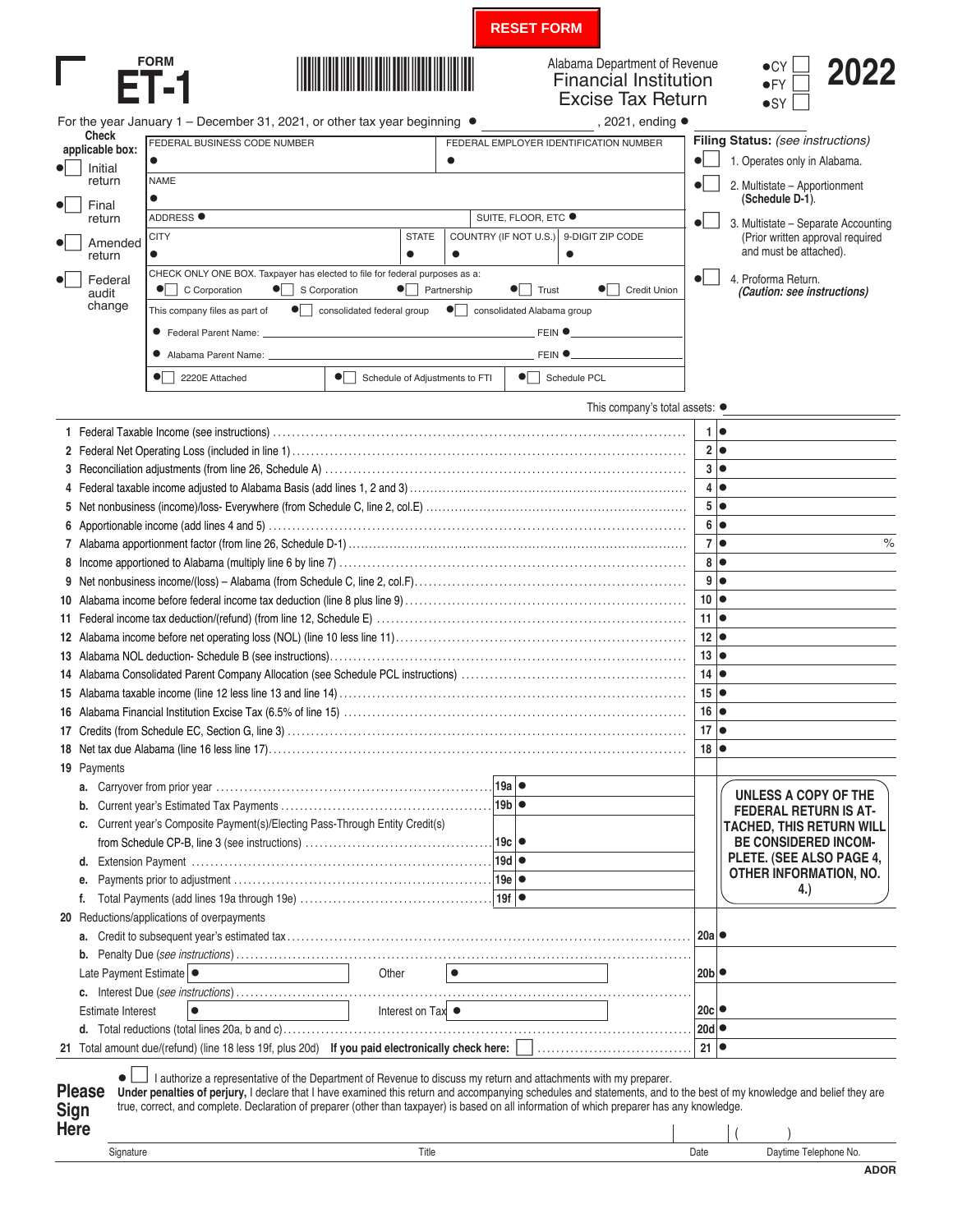

**FEIN: \_\_\_\_\_\_\_\_\_\_\_\_\_\_\_\_**

## **SCHEDULE A Reconciliation Adjustments of Federal Taxable Income to Alabama Taxable Income**

§ 40-16-1 Code of Alabama 1975, defines Net Income. The specific additions and deductions to net income are reflected in the lines provided below. Other reconciliation items include transition adjustments to prevent duplicate deduction or duplicate taxation of items previously deducted or reported on Alabama income tax returns.

|      | <b>ADDITIONS</b>                                                                                                                        |                   |                 |
|------|-----------------------------------------------------------------------------------------------------------------------------------------|-------------------|-----------------|
|      | 1 Excise taxes                                                                                                                          |                   | 1  <sub>o</sub> |
|      |                                                                                                                                         |                   | 2 •             |
|      | 3 Dividends from corporation in which the taxpayer owns less that 20 percent of stock to the extent properly deducted on federal income |                   | 3               |
|      | 4 Interest income earned on state, county and municipal loans and securities exempt for federal income tax purposes                     |                   | 4 •             |
|      |                                                                                                                                         |                   | $5\bullet$      |
| 6.   |                                                                                                                                         |                   | 6               |
|      |                                                                                                                                         |                   | 7  <sub>o</sub> |
|      |                                                                                                                                         |                   | 8 •             |
| 9    | $\bullet$                                                                                                                               |                   | 9 <sub>o</sub>  |
|      |                                                                                                                                         | 10                |                 |
|      | <b>DEDUCTIONS</b>                                                                                                                       |                   |                 |
|      |                                                                                                                                         | 11 I●             |                 |
|      |                                                                                                                                         | $12 \mid \bullet$ |                 |
|      | 13 Dividend income - more than 20% stock ownership (including that described in 26 U.S.C. § 951) from non-U.S. corporation to the       |                   |                 |
|      |                                                                                                                                         | $13 \mid \bullet$ |                 |
|      | 14 Federal Deposit Insurance Corporation (FDIC) insurance premiums not deductible for federal income tax under 26 U.S.C. § 162(r)       | $14$ $\bullet$    |                 |
| 15   |                                                                                                                                         | $15 \bullet$      |                 |
| 16   |                                                                                                                                         | $16 \mid \bullet$ |                 |
|      |                                                                                                                                         | $17 \bullet$      |                 |
|      | 18 Dividends described in 26 U.S.C. § 78 from corporations in which taxpayer owns more than 20% of stock (see instructions)             | 18                |                 |
| 19   |                                                                                                                                         | $19$ $\bullet$    |                 |
|      | 20 APPLIES ONLY TO CREDIT UNIONS                                                                                                        |                   |                 |
|      |                                                                                                                                         | 20a               |                 |
|      | b. Dividends received from other credit unions and credit union service organizations as defined by federal law and the regulation of   |                   |                 |
|      | the National Credit Union Association (2016) - (2016) - (2016) - (2016) - (2016) - (2016) - (2016) - (2016) - (                         |                   |                 |
|      |                                                                                                                                         | 20c               |                 |
|      |                                                                                                                                         |                   |                 |
|      |                                                                                                                                         | $22 \mid \bullet$ |                 |
|      |                                                                                                                                         | $23 \mid \bullet$ |                 |
| 24 ● |                                                                                                                                         | $24$ $\bullet$    |                 |
|      |                                                                                                                                         | 25                |                 |
|      | 26 TOTAL RECONCILIATION ADJUSTMENTS (subtract line 25 from line 10 above). Enter here and on line 3, page 1                             |                   |                 |
|      | $\Omega$                                                                                                                                | 26  ●             |                 |

**SCHEDULE B Alabama Net Operating Loss Carryforward Calculation (§40-16-10,** *Code of Alabama 1975***)**

| Column 1<br>Loss Year End<br>MM / DD / YYYY | Column <sub>2</sub><br>Amount of Alabama<br>net operating loss | Column 3<br>Amount used in years<br>prior to this year | Column 4<br>Amount used<br>this year | Column 5<br>Remaining unused<br>net operating loss | Column <sub>6</sub><br>Acquired<br>NOL |
|---------------------------------------------|----------------------------------------------------------------|--------------------------------------------------------|--------------------------------------|----------------------------------------------------|----------------------------------------|
|                                             |                                                                |                                                        |                                      |                                                    | $\bullet$                              |
|                                             |                                                                |                                                        |                                      |                                                    | $\bullet$                              |
|                                             |                                                                |                                                        |                                      |                                                    | $\bullet$                              |
|                                             |                                                                |                                                        |                                      |                                                    | $\bullet$                              |
|                                             |                                                                |                                                        |                                      |                                                    | $\bullet$                              |
|                                             |                                                                |                                                        |                                      |                                                    | $\bullet$                              |
|                                             |                                                                |                                                        |                                      |                                                    | $\bullet$                              |
|                                             |                                                                |                                                        | C                                    |                                                    | $\bullet$                              |
|                                             |                                                                |                                                        | $\bullet$                            |                                                    | $\bullet$                              |
|                                             |                                                                |                                                        |                                      |                                                    | $\bullet$                              |
|                                             |                                                                |                                                        |                                      |                                                    | $\bullet$                              |
|                                             |                                                                |                                                        |                                      |                                                    | $\bullet$                              |
|                                             |                                                                |                                                        |                                      |                                                    | $\bullet$                              |
|                                             |                                                                |                                                        |                                      |                                                    | $\bullet$                              |
|                                             | Alabama net operating loss (enter here and on line 13, page 1) |                                                        |                                      |                                                    |                                        |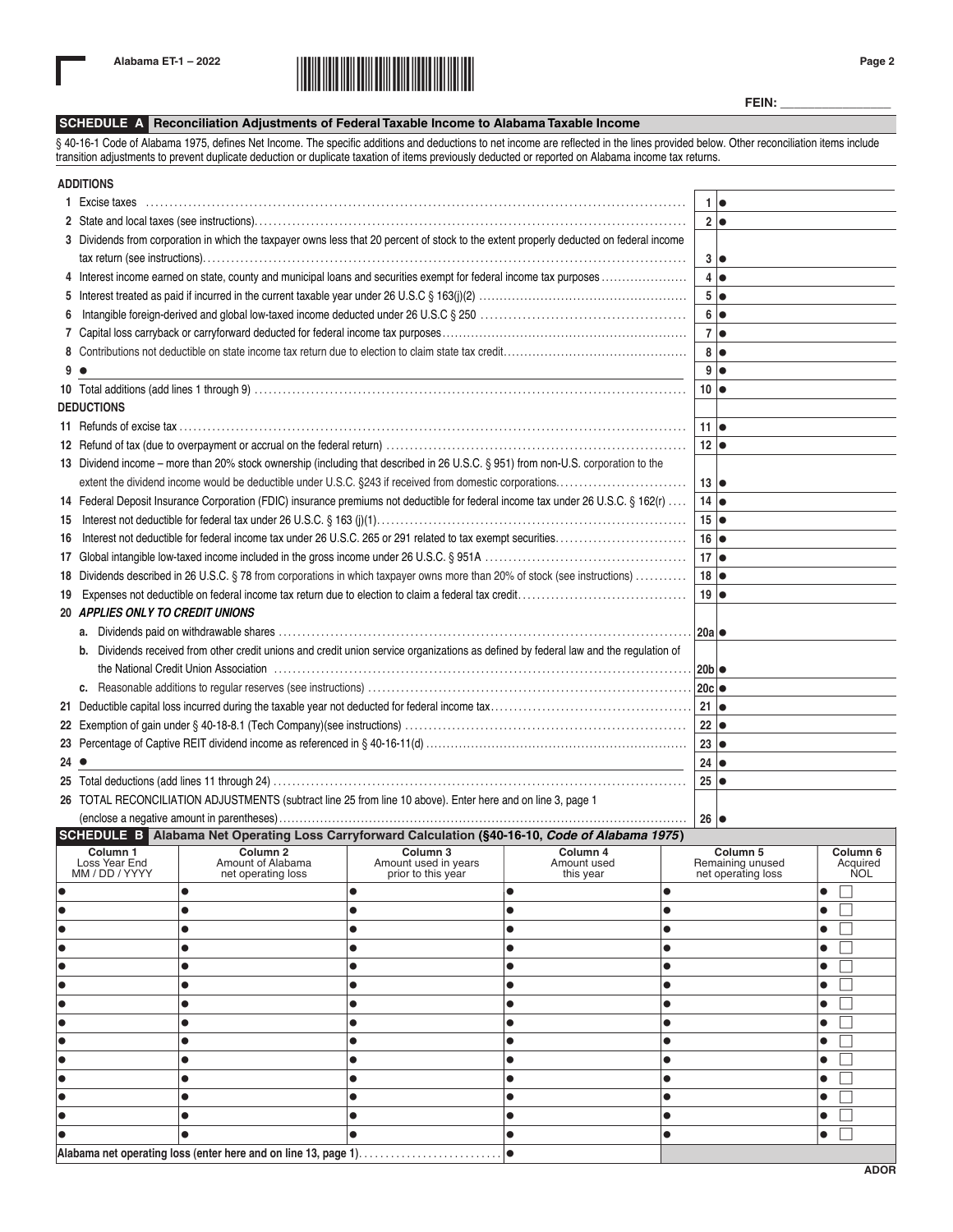

**FEIN: \_\_\_\_\_\_\_\_\_\_\_\_\_\_\_\_**

**SCHEDULE C Allocation of Nonbusiness Income, Loss, and Expense –** *Use only if you checked Filing Status 2, page 1*

| Identify by account name and amount all items of nonbusiness income, loss and expense removed from apportionable income and those items which are directly allocable to Alabama. |                                                                                                                                                      |                |                               |                   |                                   |                               |                                |                               |                        |                   |                                  |      |
|----------------------------------------------------------------------------------------------------------------------------------------------------------------------------------|------------------------------------------------------------------------------------------------------------------------------------------------------|----------------|-------------------------------|-------------------|-----------------------------------|-------------------------------|--------------------------------|-------------------------------|------------------------|-------------------|----------------------------------|------|
|                                                                                                                                                                                  | <b>ALLOCABLE GROSS INCOME / LOSS</b><br><b>RELATED EXPENSE</b>                                                                                       |                |                               |                   |                                   | <b>NET OF RELATED EXPENSE</b> |                                |                               |                        |                   |                                  |      |
| Directly Allocable Items of<br>1<br>Nonbusiness Income/Loss                                                                                                                      | Column A<br>Everywhere                                                                                                                               |                | Column B<br>Alabama           |                   | Column <sub>C</sub><br>Everywhere |                               | Column <sub>D</sub><br>Alabama |                               | Column E<br>Everywhere |                   | Column <sub>F</sub><br>Alabama   |      |
| a $\bullet$                                                                                                                                                                      | $\bullet$                                                                                                                                            | $\bullet$      |                               | $\bullet$         |                                   | $\bullet$                     |                                | $\bullet$                     |                        |                   | $\bullet$                        |      |
| b ●                                                                                                                                                                              | $\bullet$                                                                                                                                            | $\bullet$      |                               | $\bullet$         |                                   | $\bullet$                     |                                | $\bullet$                     |                        |                   |                                  |      |
| $c \bullet$                                                                                                                                                                      | $\bullet$                                                                                                                                            | $\bullet$      |                               | $\bullet$         |                                   | $\bullet$                     |                                | $\bullet$                     |                        |                   | $\bullet$                        |      |
| d ●                                                                                                                                                                              | $\bullet$                                                                                                                                            | $\bullet$      |                               | $\bullet$         |                                   | $\bullet$                     |                                | $\bullet$                     |                        |                   | $\bullet$                        |      |
| e ●                                                                                                                                                                              | $\bullet$                                                                                                                                            | $\bullet$      |                               | $\bullet$         |                                   | $\bullet$                     |                                | $\bullet$                     |                        |                   | $\bullet$                        |      |
| 2 NET NONBUSINESS INCOME / LOSS                                                                                                                                                  |                                                                                                                                                      |                |                               |                   |                                   |                               |                                | Column E<br>$\bullet$         |                        |                   | Column <sub>F</sub><br>$\bullet$ |      |
| <b>SCHEDULE D-1</b>                                                                                                                                                              | Apportionment Factor - Use only if Filing Status 2 or Filing Status 4 on page 1 with Multi-State Operations -<br>Amounts must be Positive (+) Values |                |                               |                   |                                   |                               |                                |                               |                        |                   |                                  |      |
| TANGIBLE PROPERTY AT COST FOR<br>PRODUCTION OF BUSINESS INCOME                                                                                                                   |                                                                                                                                                      |                | А<br><b>BEGINNING OF YEAR</b> | <b>ALABAMA</b>    | в<br><b>END OF YEAR</b>           |                               |                                | A<br><b>BEGINNING OF YEAR</b> |                        | <b>EVERYWHERE</b> | в<br><b>END OF YEAR</b>          |      |
| 1 Loans and credit card receivables                                                                                                                                              |                                                                                                                                                      | 1 <sub>0</sub> |                               | $\bullet$         |                                   |                               | 1 <sub>0</sub>                 |                               |                        | $\bullet$         |                                  |      |
| 2 Premises and fixed assets                                                                                                                                                      |                                                                                                                                                      | 2 <sub>o</sub> |                               | $\bullet$         |                                   |                               | 2 <sub>o</sub>                 |                               |                        | $\bullet$         |                                  |      |
| 3 Other real estate owned                                                                                                                                                        |                                                                                                                                                      | $3 \bullet$    |                               | $\bullet$         |                                   |                               | 3 <sup>o</sup>                 |                               |                        | $\bullet$         |                                  |      |
| 4 Other real and tangible personal property $ 4 \bullet$                                                                                                                         |                                                                                                                                                      |                |                               | $\bullet$         |                                   |                               | 4 ●                            |                               |                        | $\bullet$         |                                  |      |
| 5 Total (lines 1 through 4)                                                                                                                                                      |                                                                                                                                                      | 5 <sub>o</sub> |                               | $\bullet$         |                                   |                               | 5 <sup>°</sup>                 |                               |                        | $\bullet$         |                                  |      |
| 6 Average value (total of line 5, Columns A and B,                                                                                                                               |                                                                                                                                                      |                |                               |                   |                                   |                               |                                |                               |                        |                   |                                  |      |
|                                                                                                                                                                                  |                                                                                                                                                      |                |                               | $6^{\circ}$       |                                   |                               |                                |                               |                        | 6 ●               |                                  |      |
|                                                                                                                                                                                  |                                                                                                                                                      |                |                               | $x8 = 0$          |                                   |                               | 7●                             |                               | $x8 =$                 | $\bullet$         |                                  |      |
|                                                                                                                                                                                  |                                                                                                                                                      |                |                               | $8a \mid \bullet$ |                                   |                               |                                |                               | 8b                     | $\bullet$         |                                  |      |
|                                                                                                                                                                                  |                                                                                                                                                      |                |                               |                   |                                   |                               |                                |                               | 9                      | $\bullet$         |                                  | $\%$ |
| SALARIES, WAGES, COMMISSIONS AND OTHER COMPENSATION<br>RELATED TO THE PRODUCTION OF BUSINESS INCOME                                                                              |                                                                                                                                                      |                |                               | 10a               | <b>ALABAMA</b>                    |                               | 10b EVERYWHERE                 |                               |                        | 10 <sub>c</sub>   |                                  |      |
|                                                                                                                                                                                  |                                                                                                                                                      |                |                               | l o               |                                   | $\bullet$                     |                                |                               |                        | $\bullet$         |                                  | %    |
|                                                                                                                                                                                  | <b>RECEIPTS</b>                                                                                                                                      |                |                               |                   | <b>ALABAMA</b>                    |                               |                                | <b>EVERYWHERE</b>             |                        |                   |                                  |      |
| 11 Receipts from lease or rental of real property                                                                                                                                |                                                                                                                                                      |                |                               | $\bullet$         |                                   | $\bullet$                     |                                |                               |                        |                   |                                  |      |
| 12 Receipts from lease or rental of tangible personal property                                                                                                                   |                                                                                                                                                      |                |                               | lo                |                                   | $\bullet$                     |                                |                               |                        |                   |                                  |      |
| 13 Interest from loans secured by real property                                                                                                                                  |                                                                                                                                                      |                |                               | lo                |                                   | $\bullet$                     |                                |                               |                        |                   |                                  |      |
| 14 Interest from loans not secured by real property                                                                                                                              |                                                                                                                                                      |                |                               | lo                |                                   | $\bullet$                     |                                |                               |                        |                   |                                  |      |
|                                                                                                                                                                                  |                                                                                                                                                      |                |                               | lo                |                                   | $\bullet$                     |                                |                               |                        |                   |                                  |      |
| 16 Interest from credit card receivables and fees charged to card holders                                                                                                        |                                                                                                                                                      |                |                               |                   |                                   | $\bullet$                     |                                |                               |                        |                   |                                  |      |
|                                                                                                                                                                                  |                                                                                                                                                      |                |                               |                   |                                   | $\bullet$                     |                                |                               |                        |                   |                                  |      |
|                                                                                                                                                                                  |                                                                                                                                                      |                |                               | lo                |                                   | $\bullet$                     |                                |                               |                        |                   |                                  |      |
|                                                                                                                                                                                  |                                                                                                                                                      |                |                               |                   |                                   | $\bullet$                     |                                |                               |                        |                   |                                  |      |
|                                                                                                                                                                                  |                                                                                                                                                      |                |                               |                   |                                   | $\bullet$                     |                                |                               |                        |                   |                                  |      |
| 21 Loan servicing fees from loans not secured by real property                                                                                                                   |                                                                                                                                                      |                |                               | 10                |                                   | $\bullet$                     |                                |                               |                        |                   |                                  |      |
| 22 Interest, dividends, net gains, and other income from investment and                                                                                                          |                                                                                                                                                      |                |                               |                   |                                   |                               |                                |                               |                        |                   |                                  |      |
|                                                                                                                                                                                  |                                                                                                                                                      |                |                               |                   |                                   |                               |                                |                               |                        |                   |                                  |      |
| 23 Receipts of sales of tangible personal property                                                                                                                               |                                                                                                                                                      |                |                               | 10                |                                   | $\bullet$                     |                                |                               |                        |                   |                                  |      |
|                                                                                                                                                                                  |                                                                                                                                                      |                |                               | $\bullet$         |                                   | $\bullet$                     |                                |                               |                        |                   |                                  |      |
|                                                                                                                                                                                  |                                                                                                                                                      |                |                               | 25a <del>●</del>  |                                   |                               | 25b ●                          |                               |                        | 25с ●             |                                  | $\%$ |
| 26 Sum of lines 9, 10c, and 25c + 3 = ALABAMA APPORTIONMENT FACTOR (Enter here and on line 7, page 1)                                                                            |                                                                                                                                                      |                |                               |                   |                                   |                               |                                |                               | 26                     | $\bullet$         |                                  | $\%$ |